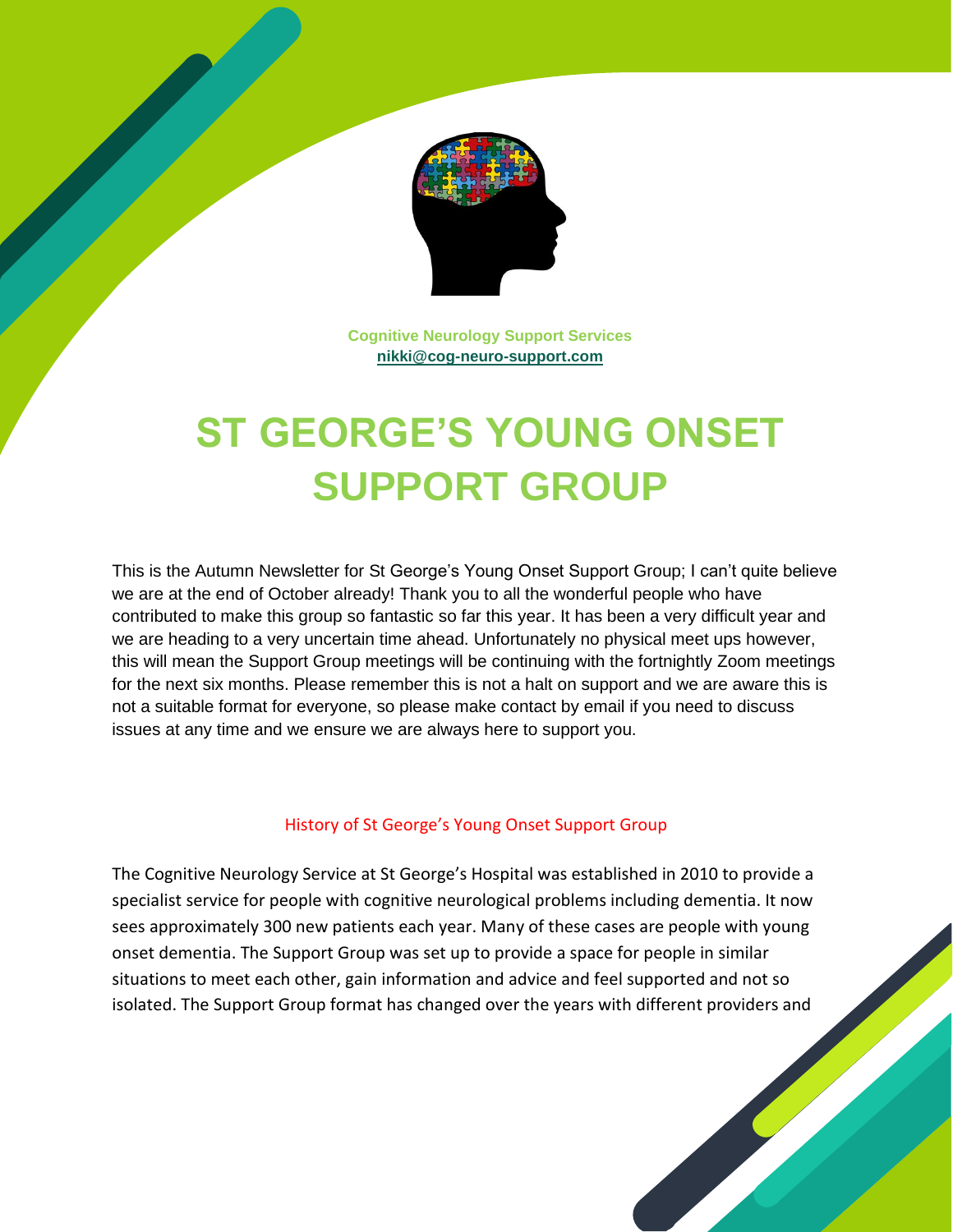different needs from the group members. In January 2019, Cognitive Neurology Support Services officially became the facilitators of the group with the aim to have all support group members fully proactive in the group.

#### **Staff – who are we??**

**Nikki Zimmermann** - 10 years' experience with Young Onset Dementia and working in the clinics at St George's alongside the Neurology Consultants. Direct Support Lead at Rare Dementia Support, UCL.

Contact: [nikki@cog-neuro-support.com](mailto:nikki@cog-neuro-support.com)



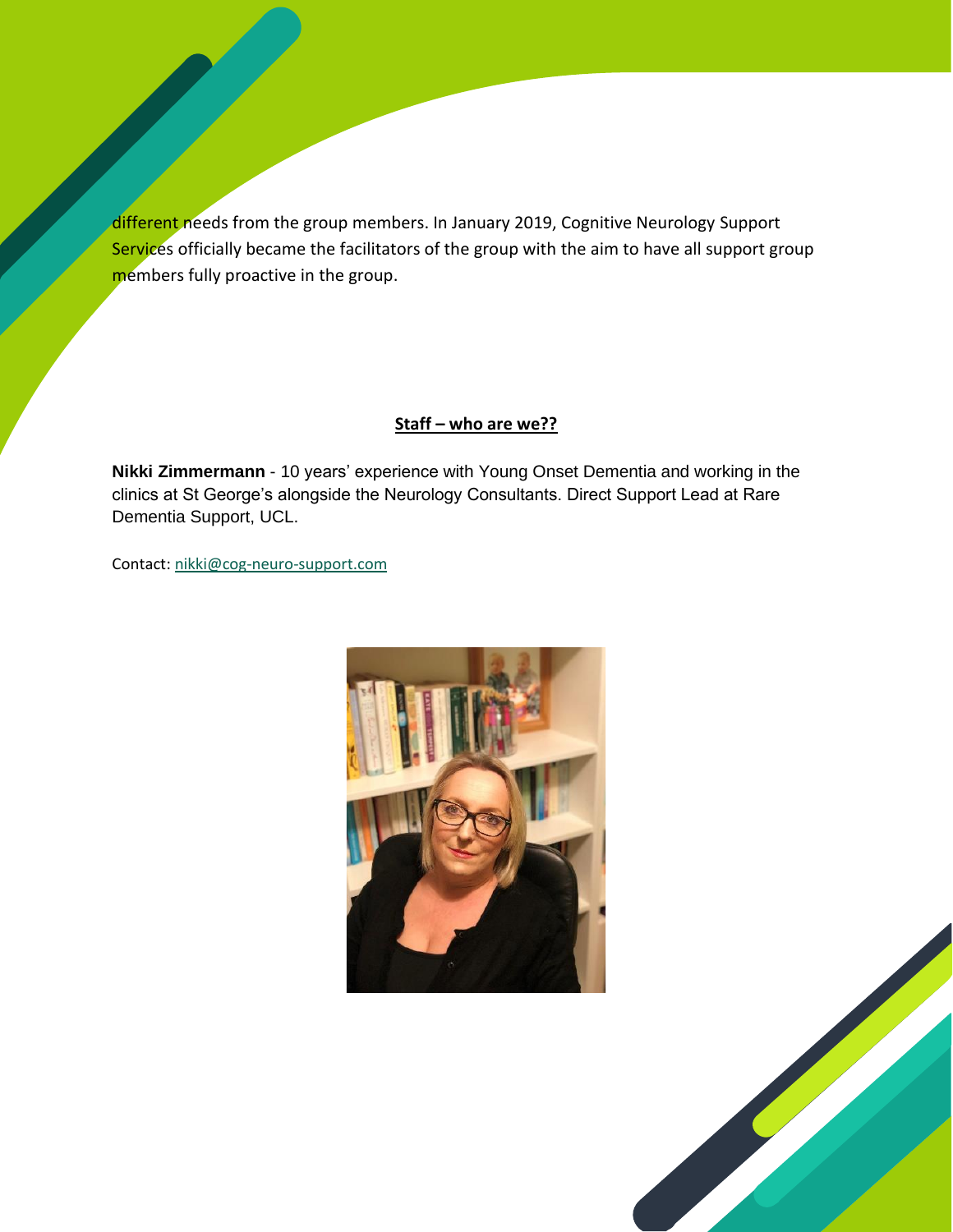## **Elaine Eager** – St George's YOD Dementia Support Worker and Carer Mentor with heaps of experience

We are so lucky to have Elaine involved in the Young Onset Support Group. Elaine has been involved with the support group for many years as a carer to her lovely husband Paul who has LPA. Elaine is now a Carer Mentor at the group, which is a vital part of the support group and one truly valued by the members. Elaine started a new role at St George's in 2019 as Young Onset Dementia Support Worker. This role provides peri and post diagnostic support for people under the age of 65. Elaine is available to provide an empathetic listening ear, source information and be available for ongoing support for as long as the person living with dementia and family needs it.

#### Contact: [Elaine.Eager@stgeorges.nhs.uk](mailto:Elaine.Eager@stgeorges.nhs.uk)



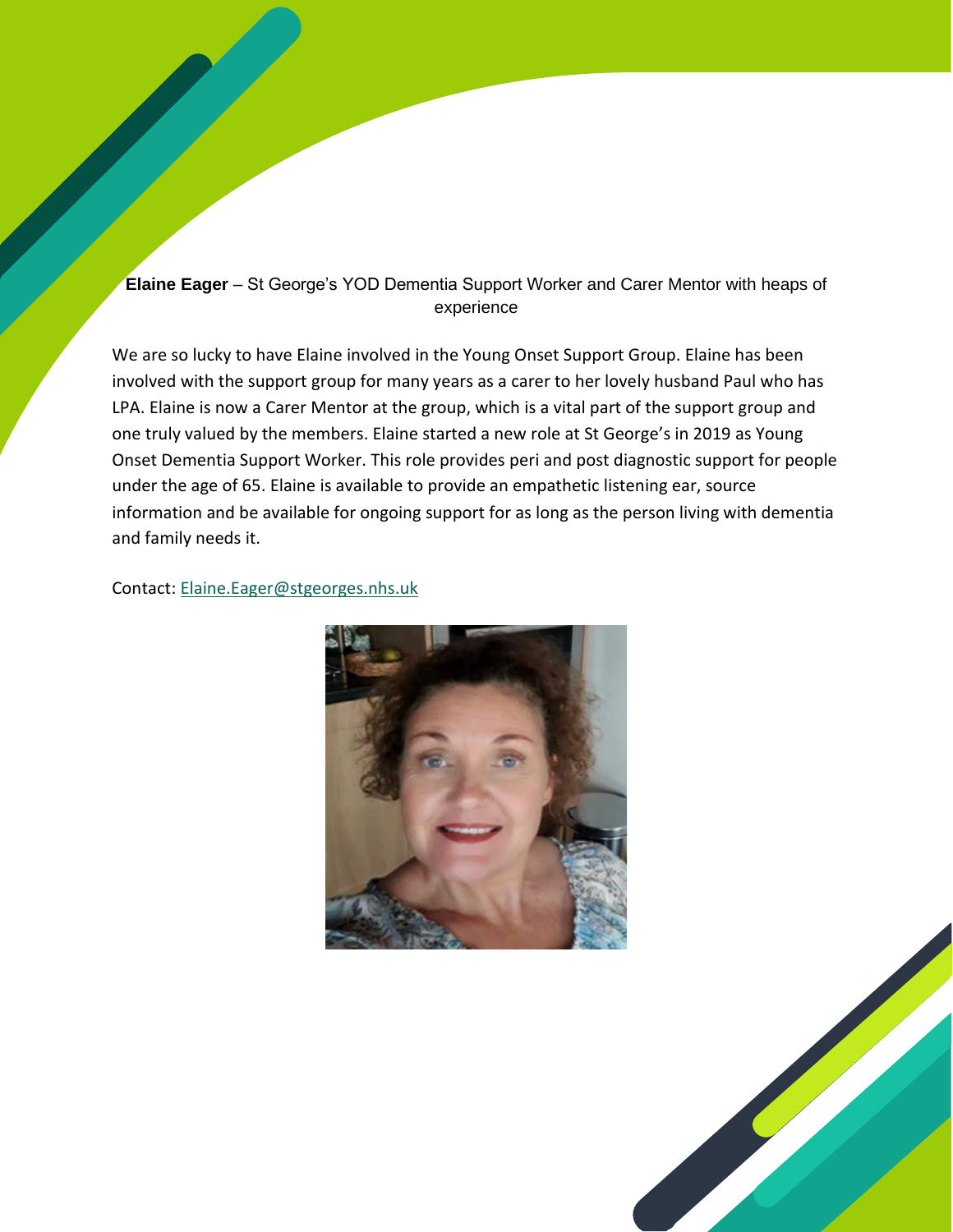#### **News from Alexis**

Many of you will remember Alexis who has been volunteering with the group for the last few years. Alexis was instrumental in providing up to date information from the social care background and full of advice for those looking for support at home. I am delighted to bring wonderful news  $-$  the safe arrival of Mila Rose.

Here is the special message form Alexis:

*"Mila Rose was born 7th Septembers at a whole 2.52kg and 19inches (48.5cm). She was quite the string bean! Long and skinny with long legs, lucky her. She is her dad's twin and is feisty as anything. We are just through the first month - chaotic overwhelming exhausting joy and elation is how I would explain it. My gosh, infants are miniature adorable tyrants. More so because I am exclusively breastfeeding so she has mom on demand round the clock.* 

*Everyone said they change so fast but I didn't quite comprehend it! She's put on 2+lbs since birth and she's looking pretty different which is amazing.* 

*A big hello to everyone at the St George's Young Onset Group, I'd love to join a zoom soon. I'm getting the hang of being showered and dressed before 5pm now"... Much love Alexis*



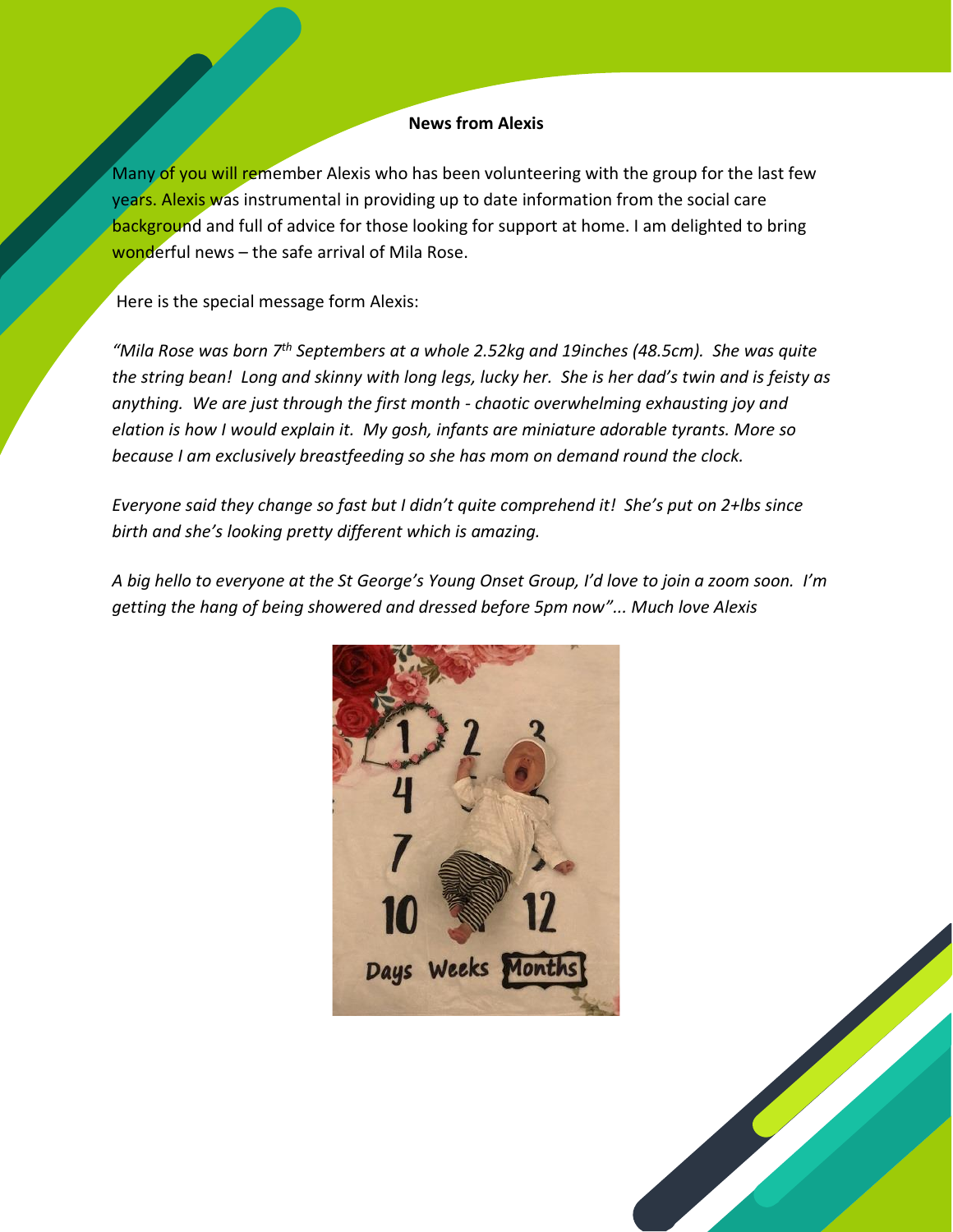#### **Changes in Hospital Appointments**

As many of you will be aware that outpatient's appointments were changed to telephone and videocall appointments during lockdown. This was in line with most working people (where they could) working from home. We have all discovered new ways of working and how we can actually be more productive WHILST keeping people safe. Going forward we will be seeing adaptations to appointments. There will be face to face appointments when needed but many appointments will be conducted via videocall unless there is a need for physical examinations. This will reduce the stress of travelling to appointments and parking fees. Contact with the Consultants and Nurses have not stopped and contact can always be made to the Cognitive Neurology Team via Elaine.

#### **We are not Boomers, we are Zoomers!**

When the lockdown was introduced in March, we really didn't know what the impact would be on services and how long it would last. We have stayed connected with members by email and telephone and liaised with hospital staff with any issues. Initially we corresponded through weekly emails providing essential COVID19 related information and sourcing online resources to keep people stimulated and informed. We know this was not a perfect substitute but felt it helped towards some daily routines albeit living our lives on a virtual platform. We are also aware of the limitations for those with a cognitive impairment. In May, we expanded by joining the technical world and started our Support Group Meetings via Zoom. Again, we realised these are not accessible for everyone and they can be quite difficult especially when there are lots of people in the 'Zoom Room'. For this reason, we have increased this to fortnightly rather than monthly meetings and mixed them up so some are carer based, some for people with a diagnosis so they have chance to discuss issues or share stories and some for both with a quiz or a presentation from an external organization. By separating these out we have less people per session but this is more manageable using this format, and this has provided something for everyone.

Recently we have had a presentation from My Life Films, had a quiz, did some reminiscing about University, first work places and even first dates!!! We have talked about emergency planning and unexpected hospital admissions and also about staying active and motivated.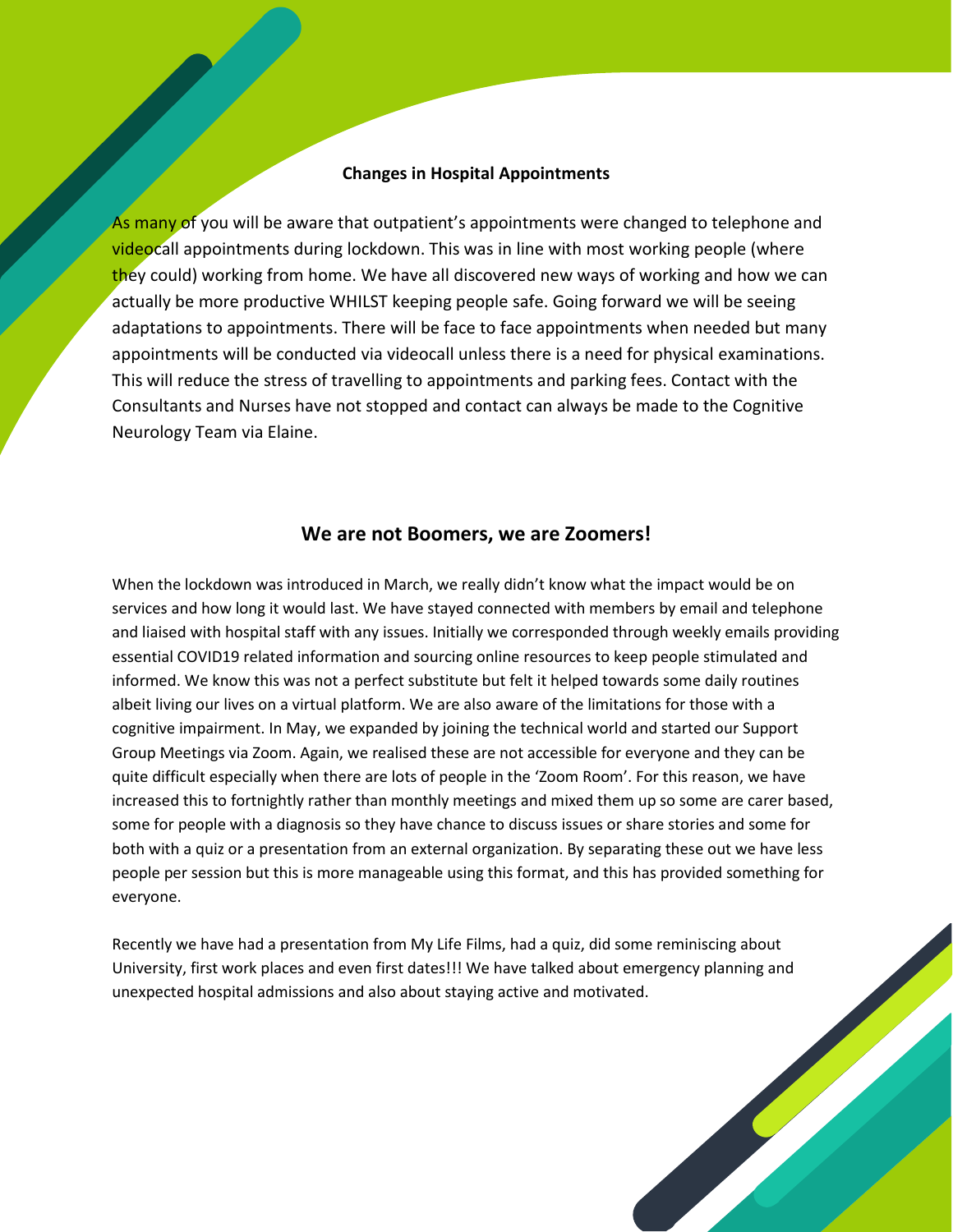If there are topics you would like to discuss please let me know and we can schedule this in. Please let me know by emailin[g nikki@cog-neuro-support.com.](mailto:nikki@cog-neuro-support.com) We know Group Zoom is not a suitable format for everyone so if you would like a call or a video call please let me know.

#### **Fundraising Activity**

Claire and Sophie Hack very kindly took part in a Fundraiser Bike Ride for the Young Onset Dementia Support Group on Sunday 16<sup>th</sup> August. They successfully cycled 65 miles from their home in Farnham weaving through London and finishing at Tooting Bec Common with Barney their dog in a bike basket. Claire's very proud Mum Linda, who lives with a diagnosis of PCA and has been attending the support group meetings with her devoted family for the last couple of years. Claire describes the group as *'One big happy family'*

Claire and Sophie smashed the target of  $£2,000$  which we are all so utterly grateful for  $-$  so thank you to everyone who generously donated and a huge thank you to Claire and Sophie for doing this for us all.

If you didn't manage to donate and want to you still can via this link <https://www.justgiving.com/campaign/YODsupportgroup>

# **A huge Thank You Claire and Sophie!**

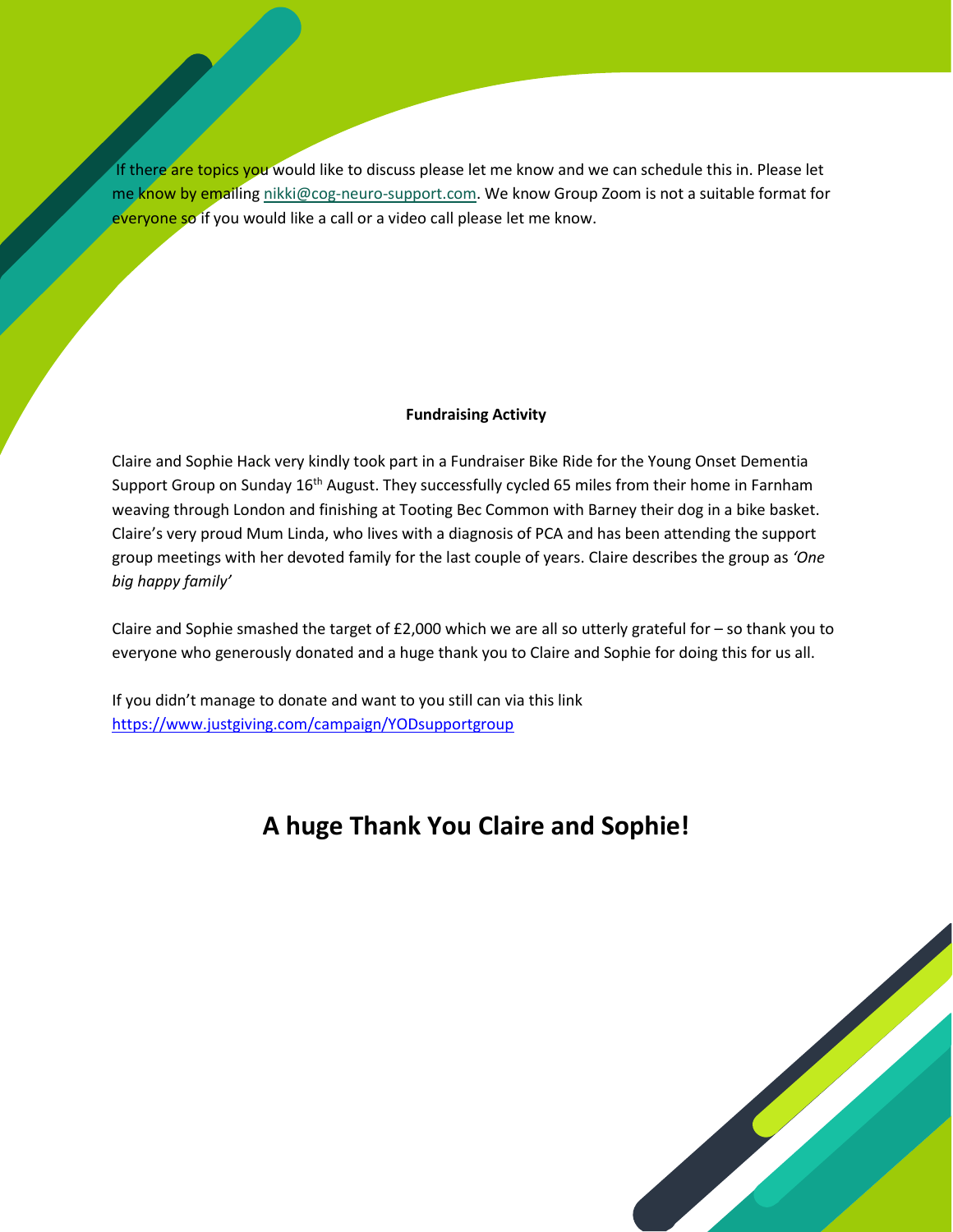

## **Fundraising News from St George's Charity**

Please see enclosed details from the St George's Charity Fundraising Team with a list of exciting challenges

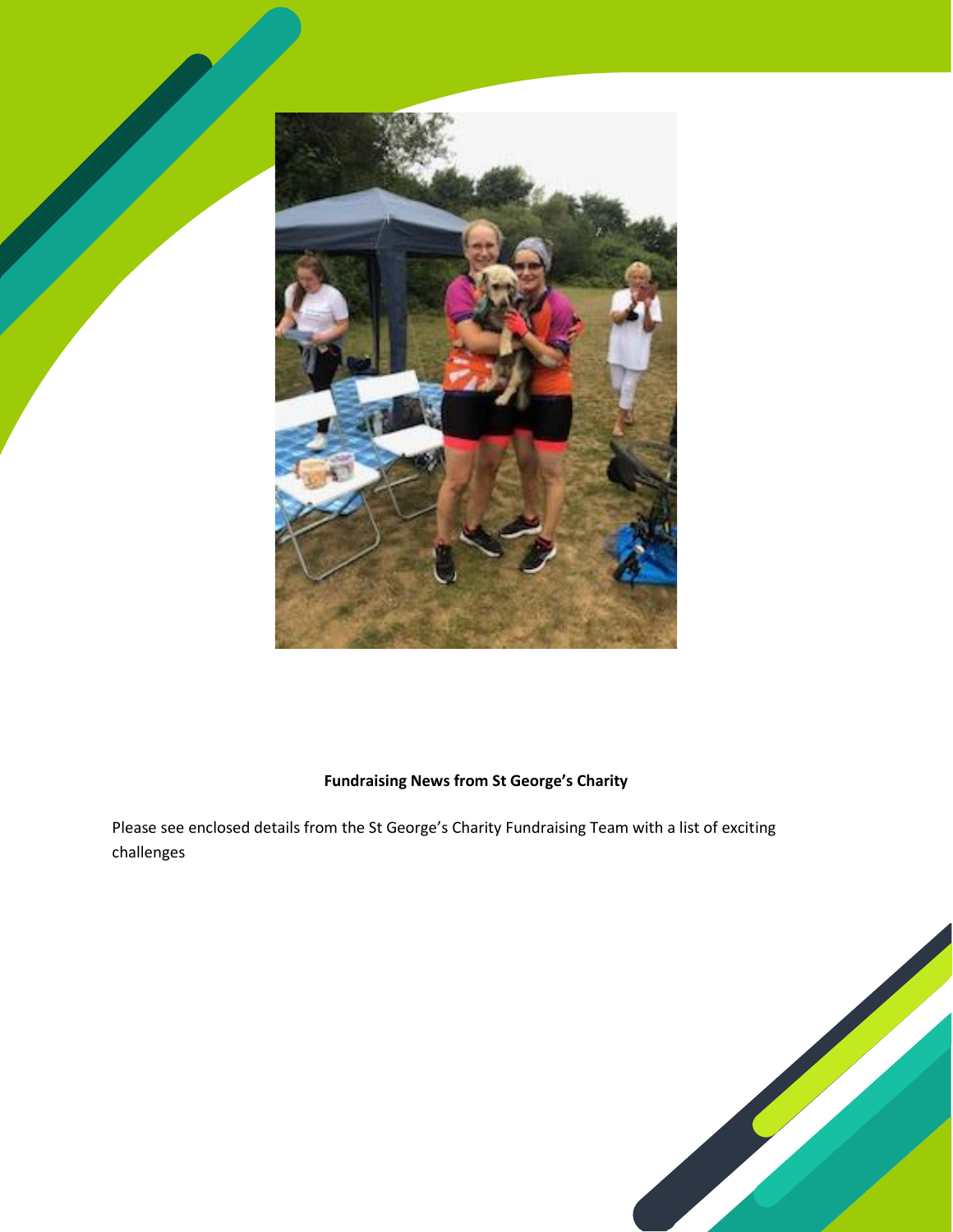# **Do you have a Rare Type of Dementia?**

- (FTD) Frontotemporal Dementia
- (PPA) Primary Progressive Aphasia, Semantic dementia. Progressive non-Fluent Aphasia, Logopenic Aphasia
- (PCA) Posterior Cortical Atrophy
- (DLB) Dementia with Lewy's Bodies
- (fAD) Familial Alzheimer's Disease

If you do please visit the [www.raredementiasupport.org](http://www.raredementiasupport.org/) and find specific information, receive newsletters and invitations to the National Support Groups which are currently taking place using a Webinar format.



# **Being Prepared**

We discussed at our recent Zoom meetings about being prepared for all eventualities and making sure you had all paperwork in place and plans in case there was an emergency.

• Make sure you have a 'This is Me' completed in case of hospital admissions unexpectedly

[https://www.alzheimers.org.uk/sites/default/files/2020-03/this\\_is\\_me\\_1553.pdf](https://www.alzheimers.org.uk/sites/default/files/2020-03/this_is_me_1553.pdf)

• Make sure you are registered with the Carers Centre in your area (this is the Wandsworth one)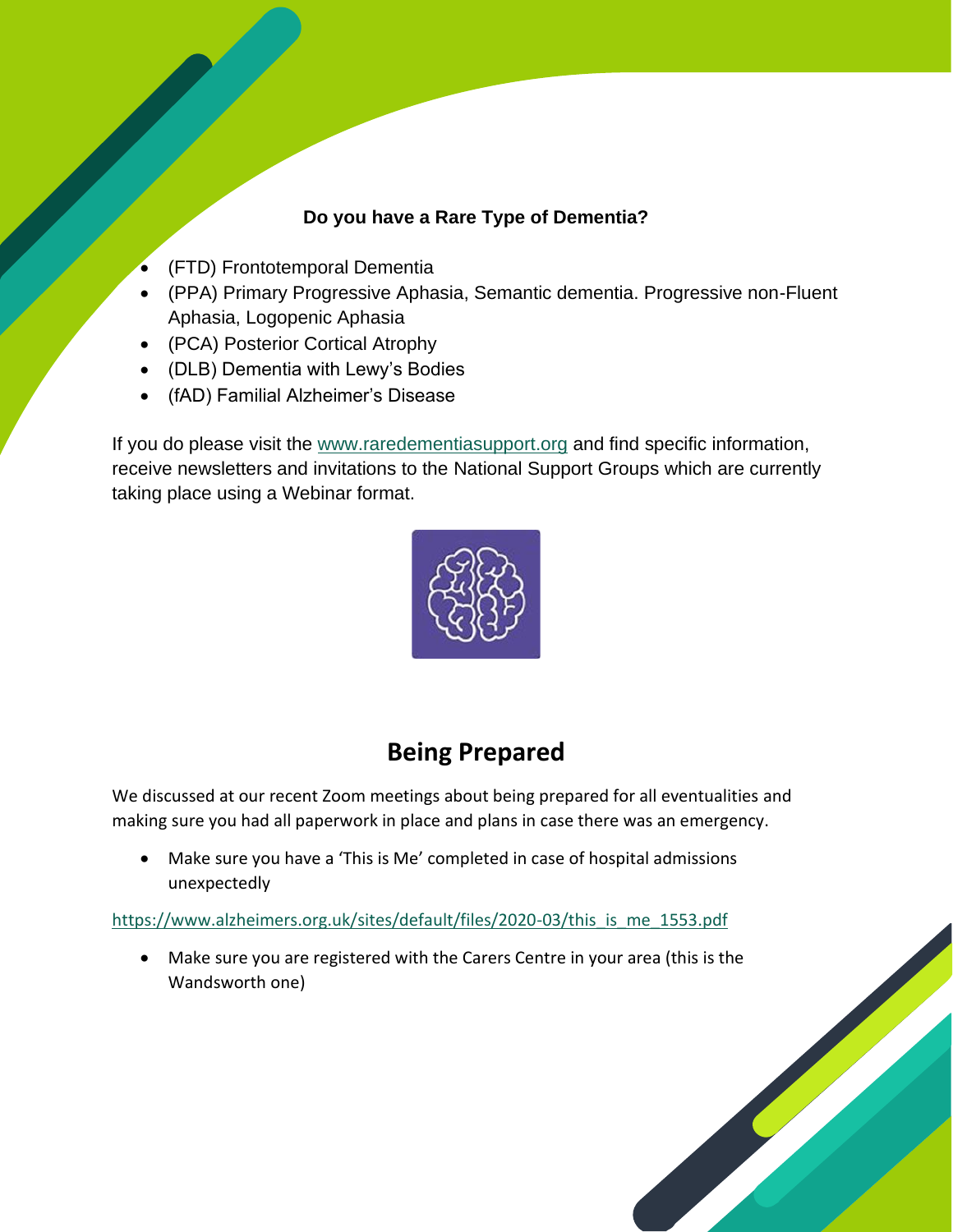[https://www.wandsworth.gov.uk/health-and-social-care/adult-social-care/adult-social](https://www.wandsworth.gov.uk/health-and-social-care/adult-social-care/adult-social-care-information-and-advice/looking-after-someone/getting-help-in-a-emergency/)[care-information-and-advice/looking-after-someone/getting-help-in-a-emergency/](https://www.wandsworth.gov.uk/health-and-social-care/adult-social-care/adult-social-care-information-and-advice/looking-after-someone/getting-help-in-a-emergency/)

Lasting Power of Attorney – make sure you have both Health and Welfare along with Legal and Financial

<https://www.gov.uk/power-of-attorney>

## **SUPPORT RESOURCES**

#### **Social Services – Needs Assessments and Carers Assessments**

# **PLEASE NOTE THESE ARE STILL CONTINUING BUT THROUGH TELEPHONE CONSULTATION. LOCAL AUTHORITIES HAVE ALSO BEEN GIVEN EXTRA FUNDS TO ENSURE THERE IS NOT A DELAY IN THESE**

A care needs assessment - or social care assessment – available from your local council, can be the first step towards getting the help and support you need with your everyday life. The aim of a care needs assessment is to work out how much help you need - to enable you to live as independently as possible! This is recommended as soon as any support is required, as it gives a good benchmark for any continuing needs. There's no charge for a care assessment and you're entitled to one regardless of your income and savings, and regardless of what your needs are.

\*Wherever you live we recommend you are in touch with your local Alzheimer's Society, Carers Centre, Age UK, Citizens Advice Bureau

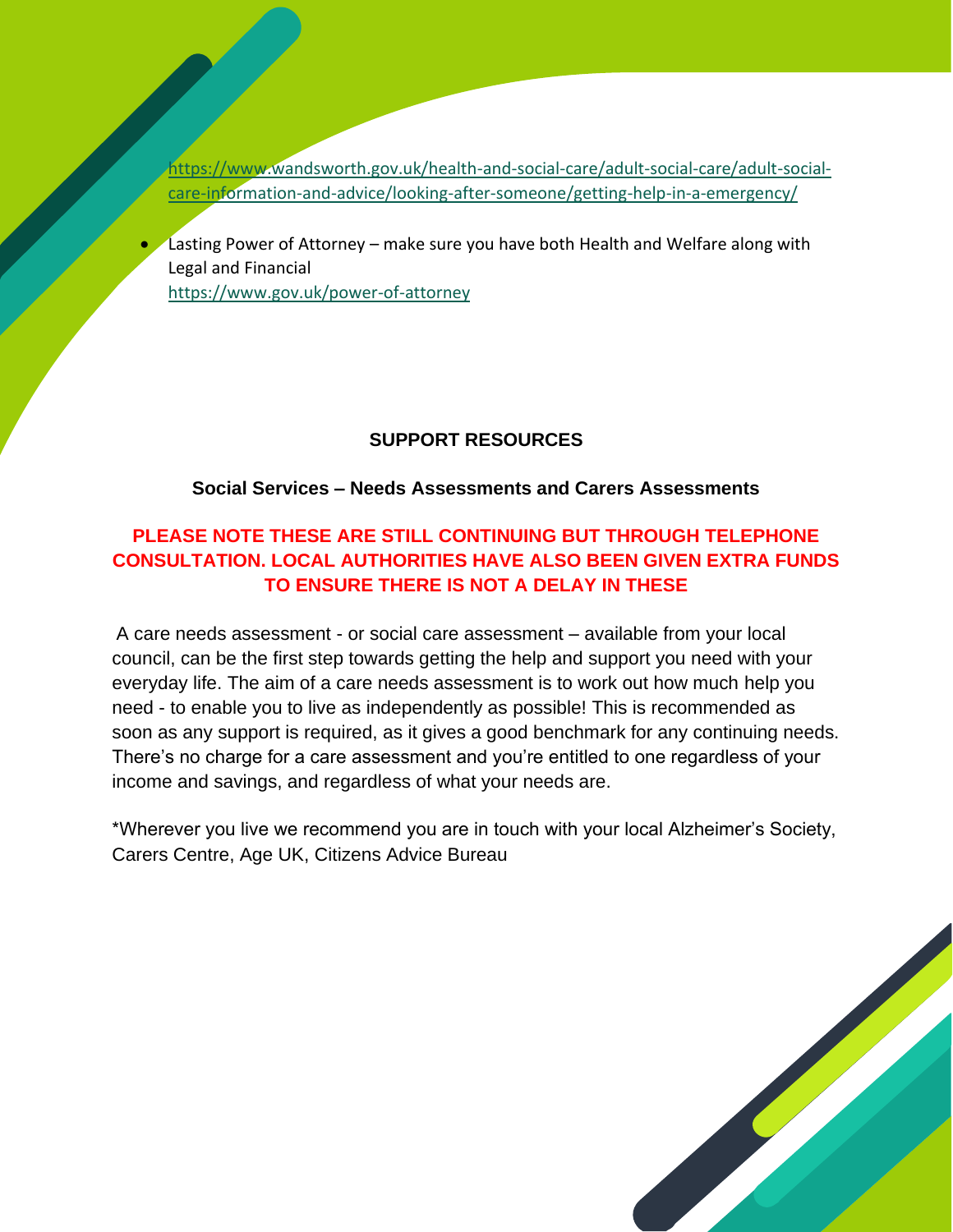## .**Alzheimer's Society Offices**

Merton 020 86870922 [merton@alzheimers.org.uk](mailto:merton@alzheimers.org.uk)

Wandsworth 020 86780922 [wandsworth@alzheimers.org.uk](mailto:wandsworth@alzheimers.org.uk)

Richmond 020 8036 9570 [richmond@alzheimers.org.uk](mailto:richmond@alzheimers.org.uk)

Kingston 020 35135147 [kingston@alzheimers.org.uk](mailto:kingston@alzheimers.org.uk)

Sutton 020 87701875 [sutton@alzheimers.org.uk](mailto:sutton@alzheimers.org.uk)

Croydon 020 86532818 [croydon@alzheimers.org.uk](mailto:croydon@alzheimers.org.uk)

Surrey 01932 855582 [surrey@alzheimers.org.uk](mailto:surrey@alzheimers.org.uk)

## **IAPT contacts**

IAPT is primarily for people who have mild to moderate mental health difficulties, such as depression, anxiety, phobias and post-traumatic stress disorder. These conditions are treated using a variety of therapeutic techniques, including cognitive behavioural therapy (CBT), interpersonal therapy (IPT) and couples therapy. IAPT (Improving Access to Psychological Therapies) is a national programme established in 2005 after it was recognised a large percentage of the population suffer with problems like depression and anxiety

Talk Wandsworth 020 3513626 <https://www.talkwandsworth.nhs.uk/>

Merton IAPT 020 38239063 <https://www.mertonuplift.nhs.uk/iapt>

Richmond Wellbeing Service 020 85485550 <https://www.richmondwellbeingservice.nhs.uk/>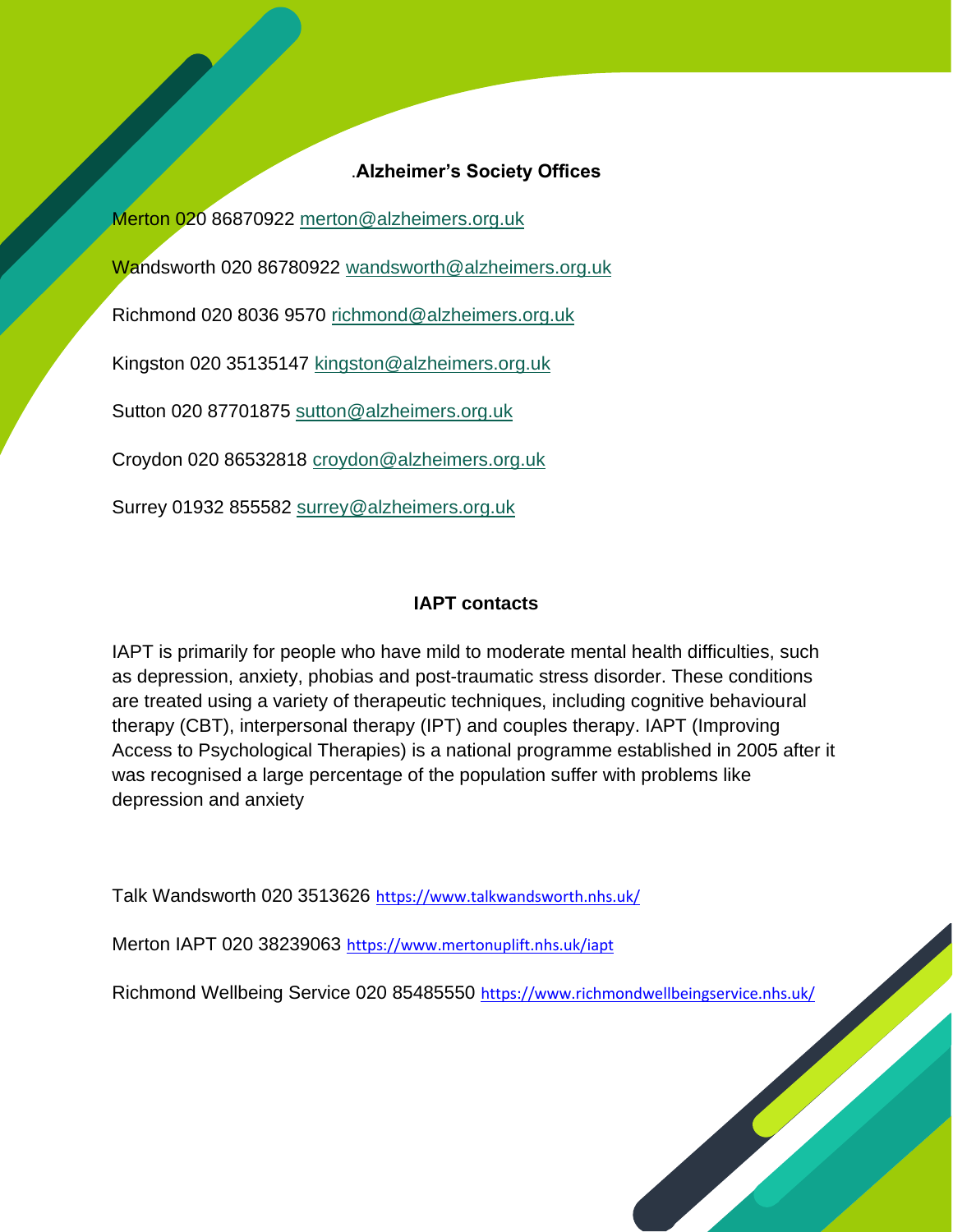Kingston ICope 020 33177850 <https://www.icope.nhs.uk/kingston/>

Sutton Uplift 020 3 5134044 <https://www.suttonuplift.co.uk/>

Croydon IAPT 020 32284040 <https://slam-iapt.nhs.uk/croydon/welcome-to-croydon-iapt/>

Our Mind Matters Surrey 020 71834201 [https://www.healthysurrey.org.uk/covid/psychological](https://www.healthysurrey.org.uk/covid/psychological-support)[support](https://www.healthysurrey.org.uk/covid/psychological-support)

# **Dementia UK**

Admiral Nurses provide the specialist dementia support that families need. When things get challenging or difficult, our nurses work alongside the entire family, giving them oneto-one support, expert guidance and practical solution

Dementia Helpline 0800 888 6678 or [helpline@dementiauk.org](mailto:helpline@dementiauk.orgs)

# Young Dementia Network

We believe that everyone affected should be well informed, feel connected to others and enabled to live life to the full. Young Dementia UK have created a Network. A community that includes people living with young onset dementia, their family and friends, as well as organisations and professionals who work in the fields of dementia and social care.

<https://www.youngdementiauk.org/young-dementia-network>

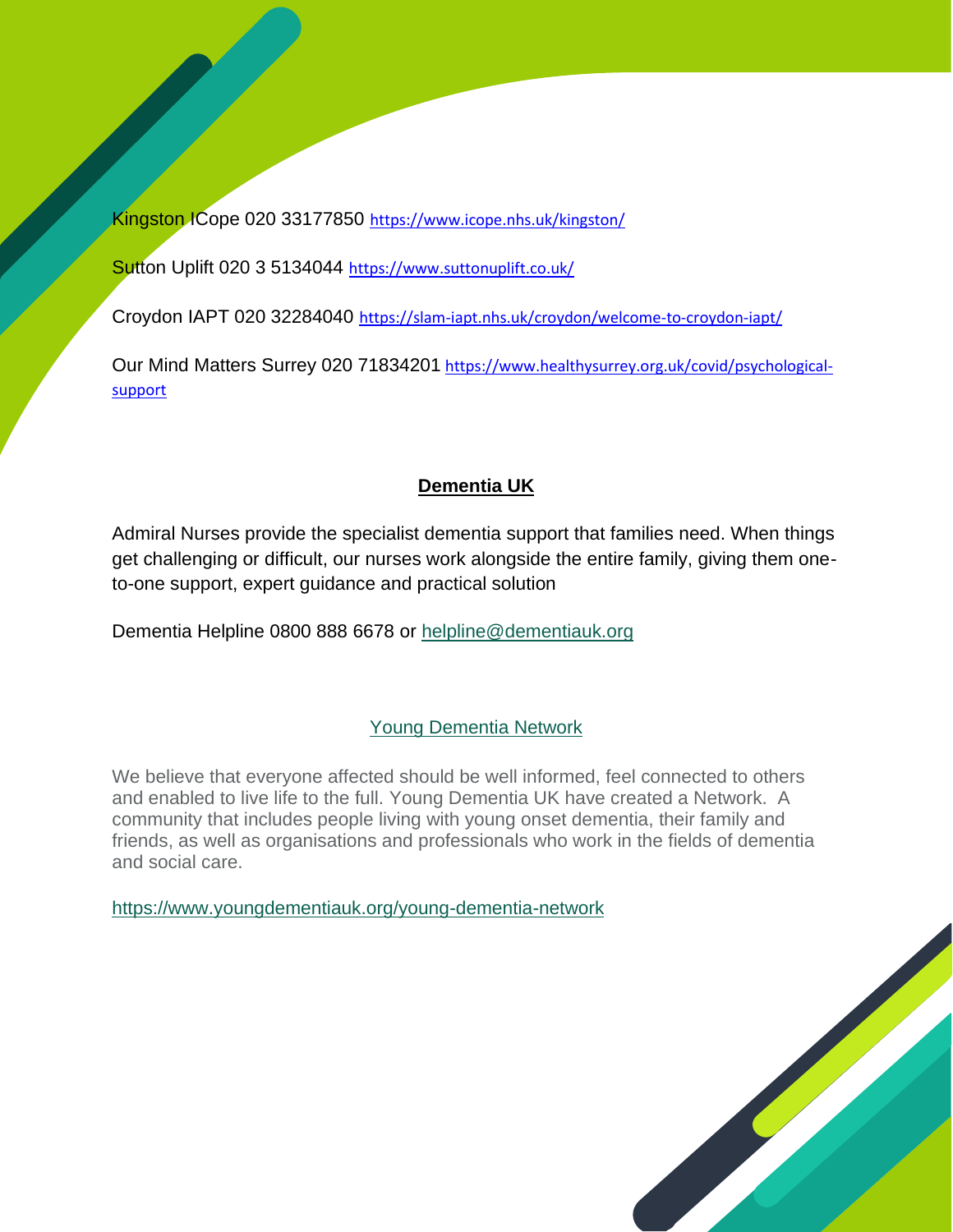**Many thanks for all your help and support for making this a unique and wonderful support group. Please share this fundraising link with family and friends to enable us to continue with the Young Onset Support Group** 

# [https://www.justgiving.com/fundraising/youngonset](https://www.justgiving.com/fundraising/youngonsetdementiasupportgroup) [dementiasupportgroup](https://www.justgiving.com/fundraising/youngonsetdementiasupportgroup)

**Young Onset Support Group Zoom Dates 2020**

**Wednesday 21st October - Carers**

**Wednesday 4 th November – Joint**

**Wednesday 18th November – YOD group**

**Wednesday 2nd December – Carers Group**

**Wednesday 16th December – joint Christmas**

**\*Zoom meetings take place every fortnight on a Wednesday at 7pm. Please contact [nikki@cog-neuro-support.com](mailto:nikki@cog-neuro-support.com) for details and joining instructions**